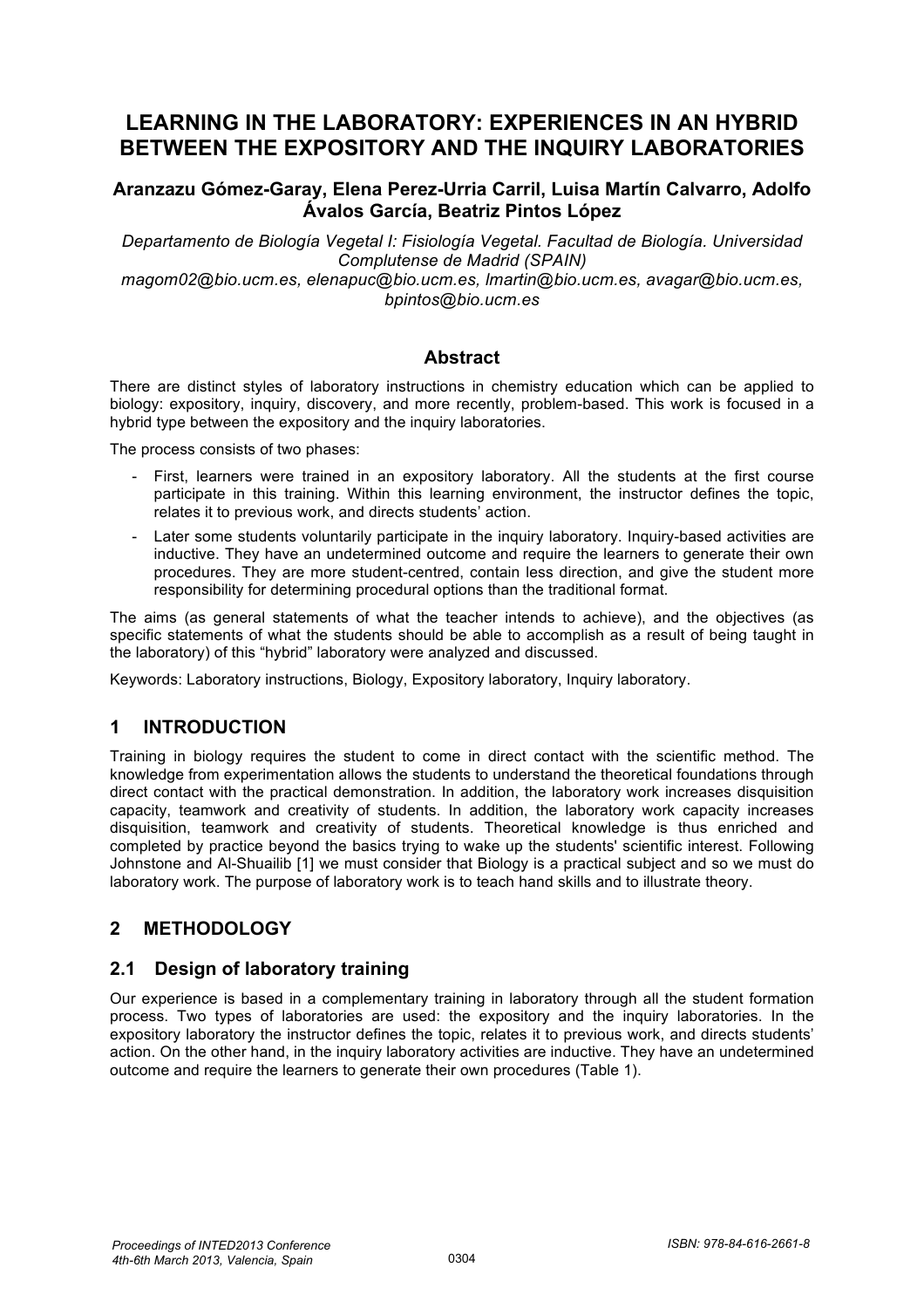|  |  | Table 1. Descriptors of the expository and inquiry laboratory instructions. |  |
|--|--|-----------------------------------------------------------------------------|--|
|  |  |                                                                             |  |

|              | <b>Descriptor</b> |           |                   |  |  |
|--------------|-------------------|-----------|-------------------|--|--|
| <b>Style</b> | <b>Outcome</b>    | Approach  | <b>Procedure</b>  |  |  |
| Expository   | Predetermined     | Deductive | Given             |  |  |
| Inquiry      | Undetermined      | Inductive | Student generated |  |  |

From Johnstone and Al-Shuailib (2001).

Given their different own nature and degree of responsibility of the student in each of the laboratory types, the process begins with the expository laboratory in the first course and continue, to the end of the academic formation, in the inquiry laboratory (Figure 1). For this reason the participation of the student in the expository laboratory is required within the curriculum while engaging in the inquiry laboratory is restricted to those students who voluntarily agree to it, we think as a result of the interest created in the first phase.



Figure 1. Design of a hybrid laboratory training between the expository and the inquiry laboratories.

## **2.2 Procedures**

#### 2.2.1 *Expository laboratory*

In the expository laboratory the students are provided of theoretical training on: laboratory safety, equipment and instrumentation commonly used in cell culture laboratories, methodology and best practices in cell cultures laboratories.

After students complete *in vitro* culture practices in the plant laboratory. Learners are given a script and all the material and instructions for the experiment (explants, culture media, etc..).

At the end students must answered some questions about the experiment (materials and methods and results sections).

#### 2.2.2 *Inquiry laboratory*

In the inquiry laboratory we offer to learners the possibility to perform experiments in the laboratory and students must apply to participate.

By a personal interview we inform the students about their responsibilities and type of participation in this laboratory. Moreover, we inquire about the participant's interests and abilities.

At the end students make a poster presentation of their work.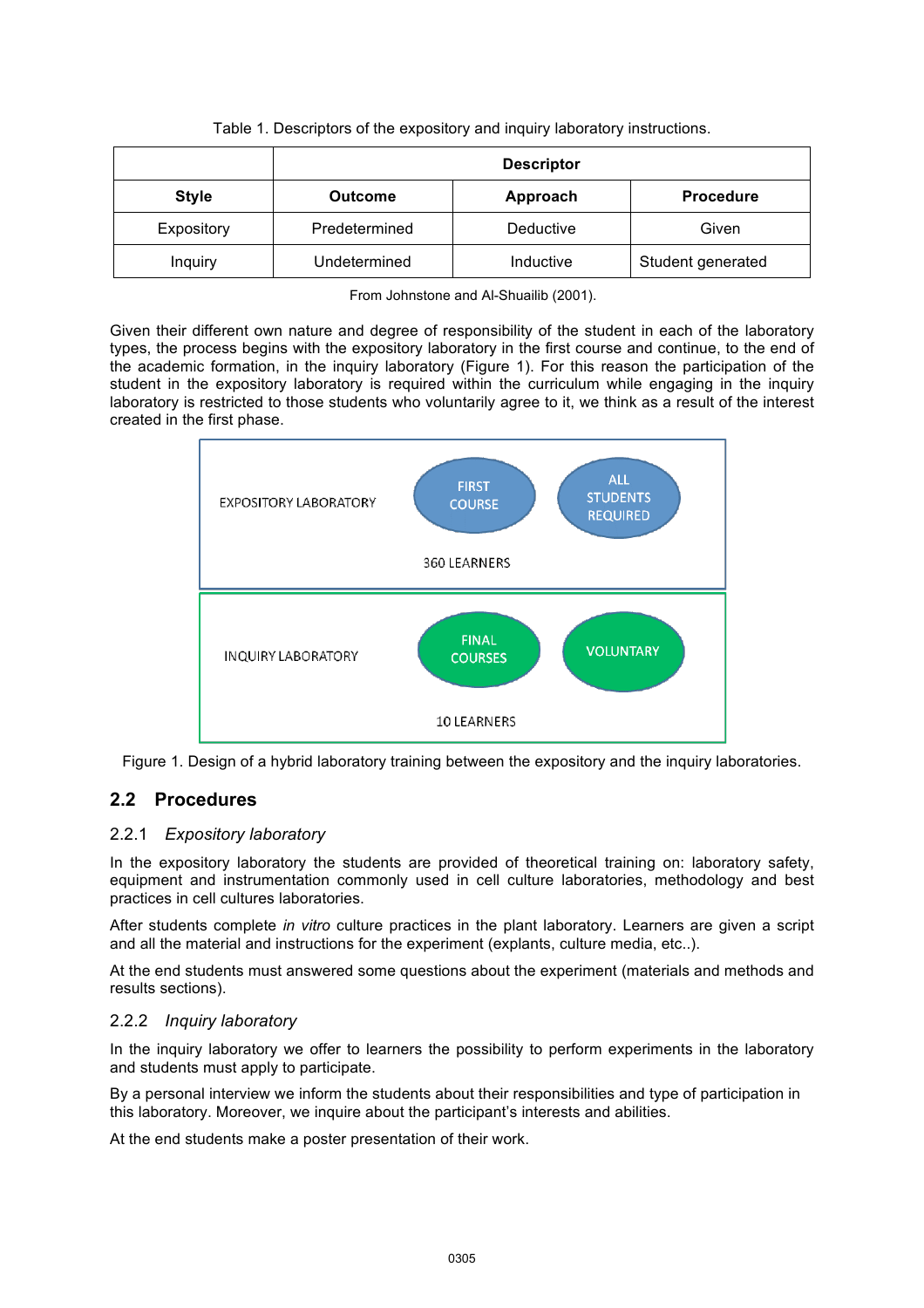## **3 RESULTS AND DISCUSSION**

Laboratory work should aim to encourage students to gain [2]:

- manipulative skills
- observational skills
- the ability to interpret experimental data
- the ability to plan experiments

To these must be added the affective aims mentioned by Kerr [3]:

- interest in the subject
- enjoyment of the subject
- a feeling of reality for the phenomena talked about in theory

At the end the student should exhibit:

- appropriate manipulative skills
- the power to observe
- the ability to interpret observations and results
- the ability to plan experiments

The activities in the expository laboratory are performed simultaneously by a large number of students (20), with minimal involvement from the instructor, at a low cost, and within a 3-hour time span. The expository laboratory report, upon which the assessment is based, takes the form of a set of questions. By the answers to questions about the results of the experiment we can assume that the quality of them could be an indication of the manipulative skills of the student. But questions about materials and methods have to be shared to the students so they can appreciate what is important in the manipulative part of the laboratory. Nevertheless the expository laboratory make some kind of measurement of "the power to observe" and "the ability to interpret observations and results" of the student, but is not enough to handle the "appropriate manipulative skills" or "the ability to plan experiments" (Figure 2).

The activities in the inquiry laboratory effectively give to the student the ownership on the laboratory activity. This laboratory requires a joint work between instructor and learner allowing learners to formulate the problem, relate the investigation to previous work, state the purpose of the investigation and predict the result, identify the procedure and perform the investigation. The students can show improved attitudes towards laboratories and scientific research. This type of practical work can provide an environment in which many of the aims can be fostered, but it is time consuming (up to six months) and potentially costly. Therefore this laboratory must be restricted to few students (2:1; learners:instructor).

For a student to complete the training process in the two types of laboratory requires achieving their motivation and stimulus. The affective aims of the learner play a crucial role in this sense. Affective aims can be divided into two main categories; attitudes to science and scientific attitudes [4]. Attitudes to science include interest, enjoyment, satisfaction, confidence and motivation. Scientific attitudes apply to styles of thinking such as objectivity, critical-mindedness, skepticism and willingness to consider the evidence [5].